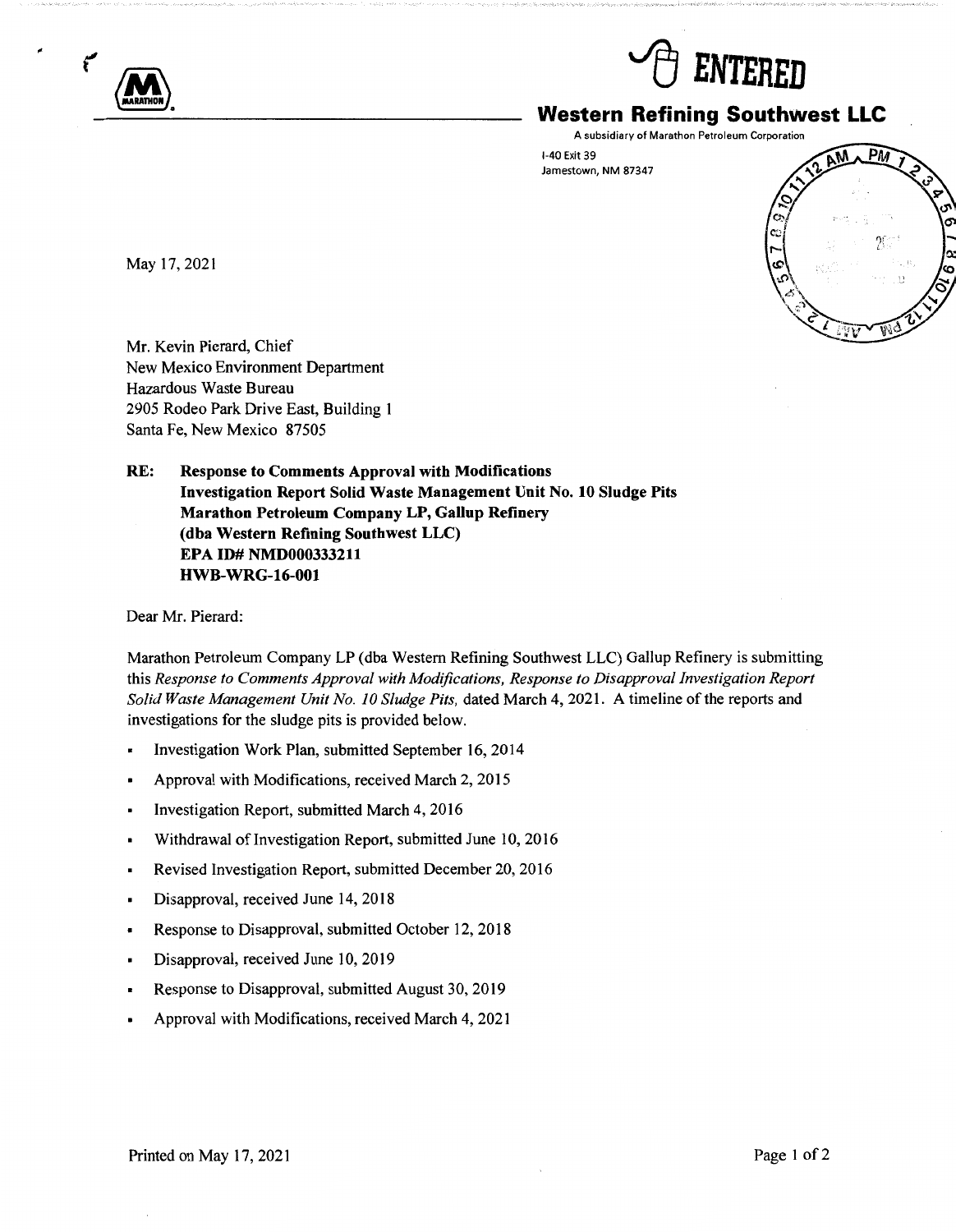If there are any questions, please call Mr. John Moore at (505) 879-7643.

#### **Certification**

*I certify under penalty of law that this document and all attachments were prepared under my direction or supervision according to a system designed to assure that qualified personnel properly gather and evaluate the information submitted. Based on my inquiry of the person or persons who manage the system, or those persons directly responsible for gathering the information, the information submitted is, to the best of my knowledge and belief true, accurate, and complete. I am aware that there are significant penalties for submitting false information, including the possibility of fine and imprisonment for knowing violations.* 

### Sincerely,

#### **Marathon Petroleum Company LP, Gallup Refinery**

Robert S. Hanks

Robert S. Hanks Refinery General Manager

#### Enclosure

cc: D. Cobrain, NMED HWB M. Suzuki, NMED HWB T. McDill, NMOCD G. McCartney, Marathon Petroleum Corporation K. Luka, Marathon Petroleum Corporation J. Moore, Marathon Gallup Refinery H. Jones, Trihydro Corporation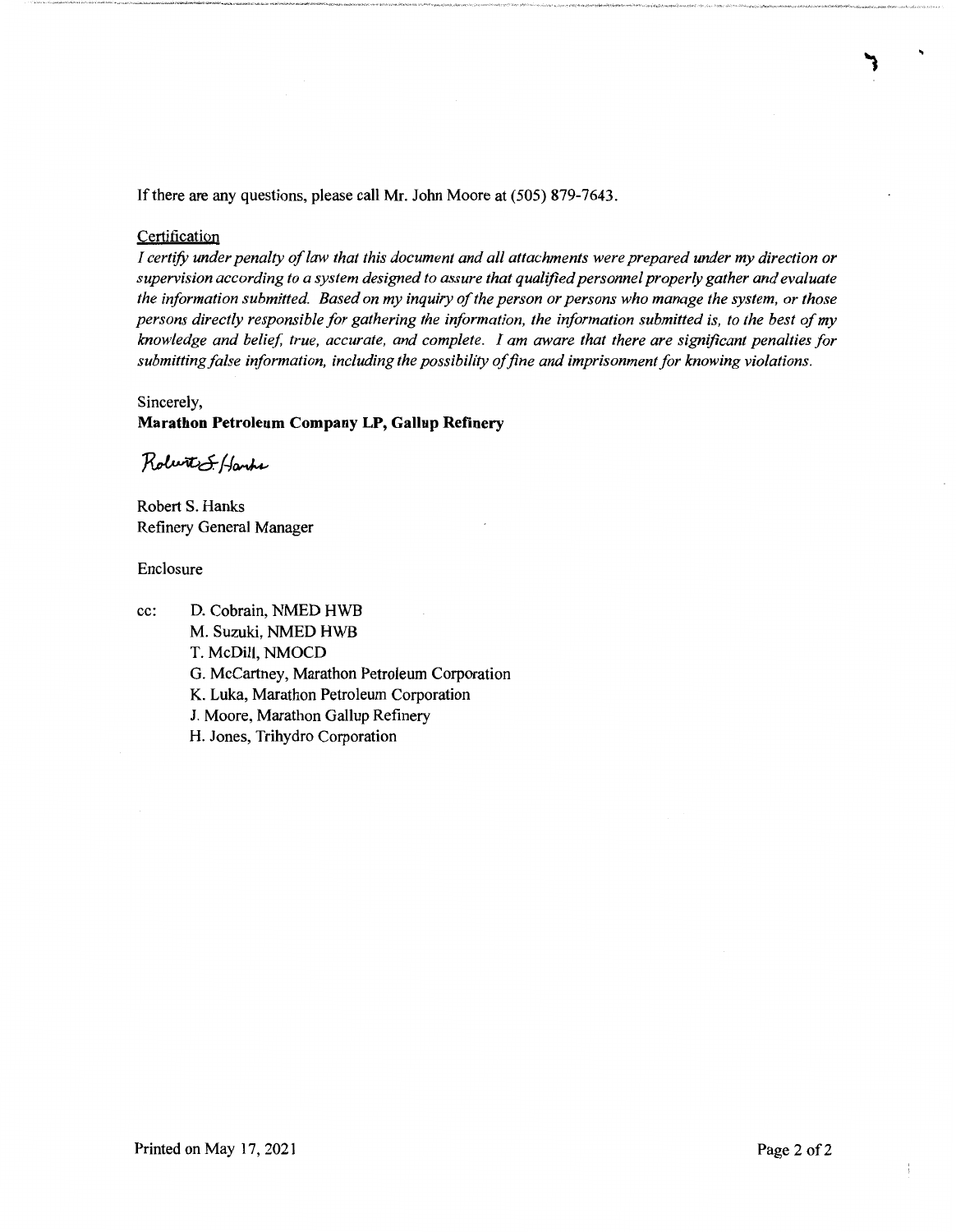Attachment A: Response to Comment

 $\mathcal{A}^{\text{max}}$ 

**SAKING** 

 $\rightarrow$ 

 $\bullet$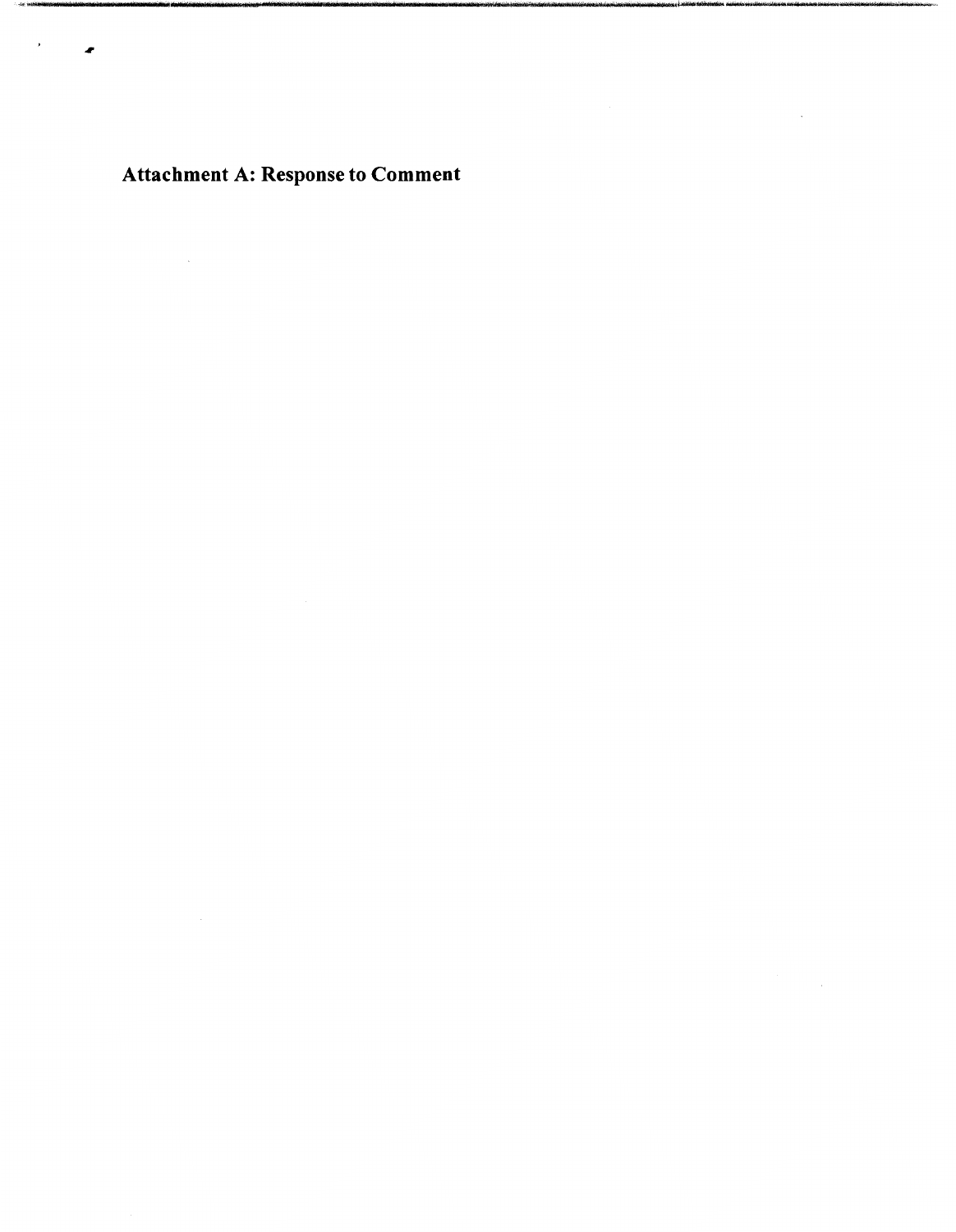| <b>New Mexico Environment Department (NMED) Comment-</b><br><b>Marathon Petroleum Company (MPC) Response</b> |                                                                         |
|--------------------------------------------------------------------------------------------------------------|-------------------------------------------------------------------------|
| <b>Comment 1:</b>                                                                                            | <b>Response 1:</b>                                                      |
| The response to NMED's Disapproval Comment 8 states, "the                                                    | MPC owns and operates a dissolved gas flotation (DGF) clarifier at      |
| wastewater treatment system is capable of removing metals"                                                   | their existing wastewater treatment plant. DGF units are being utilized |
| and "[h]eavier soils (e.g., metals) that do not float settle into                                            | more to remove metals from industrial wastewaters. Dissolved metals     |
| sludge chamber located at the bottom of the unit [(Dissolved Air                                             | can be precipitated out of the waste stream through the addition of     |
| Floatation system)] where these metals are removed." Comment                                                 | coagulants and flocculants. MPC has utilized the addition of            |
| 6 in NMED's Disapproval, dated June 14, 2018, states, "[s]ince                                               | coagulants and flocculants since the commissioning of the DGF unit.     |
| the concentrations of metals exceed the screening levels in many                                             | These coagulants and flocculants are used to precipitate dissolved      |
| groundwater samples according to Table 8, the groundwater must                                               | metals to increase the DGF's removal efficiency. A study on the         |
| not be disposed to the groundwater treatment system unless it is                                             | effectiveness of dissolved metal removal was conducted on an acid       |
| capable of removing metals." Table 8, SWMU 10 Groundwater                                                    | mine drainage utilizing a DGF system prior to their National Pollutant  |
| Analytical Results Summary, indicates the dissolved arsenic,                                                 | Discharge Elimination System (NPDES) discharge (Foy et. al 2012).       |
| barium, iron, manganese, and nickel concentrations in the                                                    | The results of the study resulted in iron, manganese, and aluminum      |
| groundwater samples exceed the applicable screening levels.                                                  | removals greater than 86%. MPC will continue utilizing the DGF as       |
| Some dissolved metals may be precipitated by slower oxidation                                                | part of the onsite wastewater treatment.                                |
| process (e.g., arsenic). In a response letter, discuss whether the                                           |                                                                         |
| retention time for the Dissolved Air Floatation (DAF) system is                                              |                                                                         |
| properly designed to allow sufficient time for precipitation of                                              | Foy, B., Stover, E.L., Ross, C.C., & Valentine, G.E. (2012). Floating   |
| dissolved metals or propose to collect influent and effluent                                                 | on air: Dissolved gas flotation in the industrial wastewater market.    |
| samples in order to demonstrate that the system can effectively                                              | Water & Wastes Digest, 30-31. January.                                  |
| remove dissolved metals.                                                                                     |                                                                         |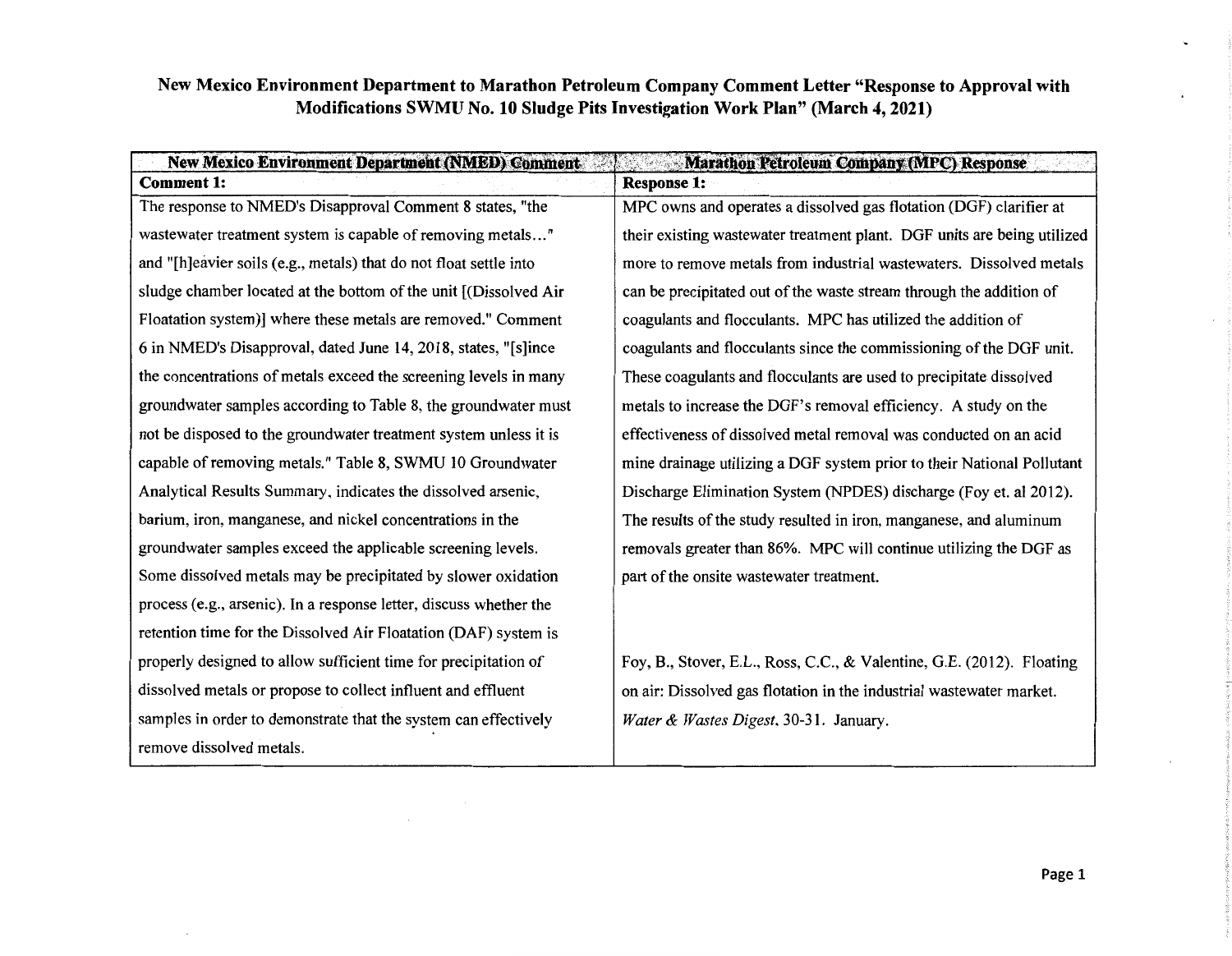| <b>Comment 2:</b>                                                            | <b>Response 2:</b>            |
|------------------------------------------------------------------------------|-------------------------------|
| The response to NMED's Disapproval Comment 9 references Comment 8 in         | This comment is acknowledged. |
| the NMED's August 10, 2018 Disapproval that states, "[t]he [NAPIS] repairs   |                               |
| were satisfactory and NMED hereby approves the practice; however, the        |                               |
| Permittee must continue to monitor all leak detection units (LDUs) in        |                               |
| accordance with the monitoring schedule in the 2018 Facility Wide Ground     |                               |
| Water Monitoring Work Plan, dated March 31, 2018 and further evaluate the    |                               |
| effectiveness of the repairs in the future." However, water continues to be  |                               |
| detected in the East and West LDUs. Both the east and west bays appear to be |                               |
| leaking through the secondary containment wall. The repairs conducted in     |                               |
| 2018 apparently did not resolve the issue associated with the leak.          |                               |
|                                                                              |                               |
| Comment 6 in the NMED's Disapproval Annual Groundwater Monitoring            |                               |
| Report Gallup Refinery - 2019, dated November 23, 2020, states,              |                               |
| "[a]lthough some parts of the NAPIS were repaired in 2018, the NAPIS must    |                               |
| be repaired or replaced. The Permittee previously informed NMED of a plan    |                               |
| to upgrade the wastewater treatment system, including the NAPIS. However,    |                               |
| it is not clear whether the plan will still be implemented or whether the    |                               |
| NAPIS will be utilized under the current idling status. Clarify whether the  |                               |
| NAPIS will still be upgraded or utilized in the future. Unless the NAPIS is  |                               |
| upgraded as planned, repair the leaks from the NAPIS or propose to install   |                               |
| recovery wells adjacent to the NAPIS where wastewater is leaking (e.g.,      |                               |
| downgradient of the East and West LDUs) to capture the fluids leaking from   |                               |
| the NAPIS." This comment must be addressed in the response to NMED's         |                               |
| Disapproval Annual Groundwater Monitoring Report Gallup Refinery —           |                               |
| 2019. No revision required.                                                  |                               |

 $\sim$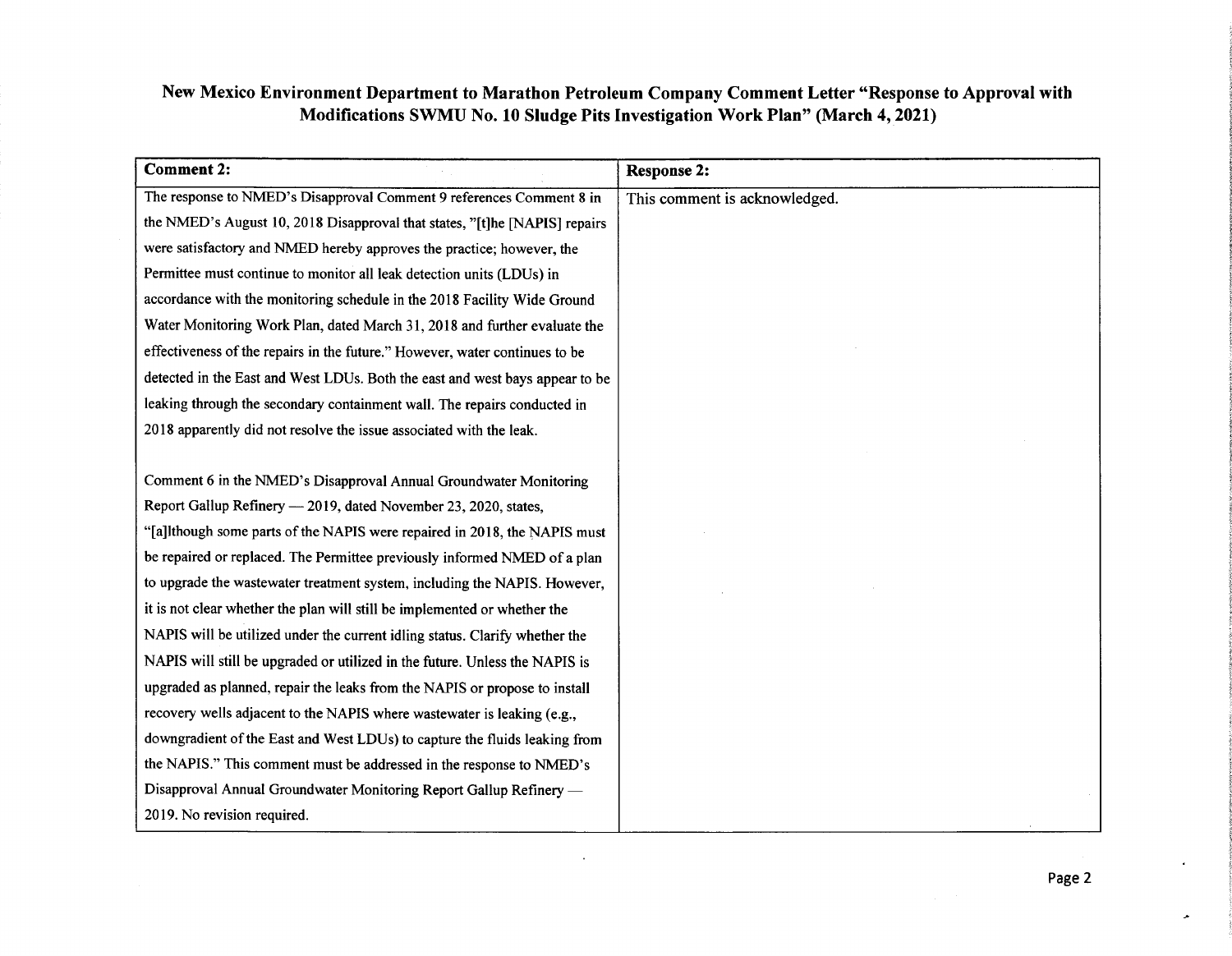| <b>Comment 3:</b>                                                         | <b>Response 3:</b>                                                       |
|---------------------------------------------------------------------------|--------------------------------------------------------------------------|
| The response to NMED's Disapproval Comment 10 states, "[w]e               | MPC has reached out to several laboratories in regards to meeting        |
| provided your comment to the laboratory (Hall Environmental) that         | screening levels with lower reporting limits. The current screening      |
| conducts the subject chemical analyses. Their explanation is provided     | levels of 0.0167 mg/L for TPH DRO and 0.0858 mg/L for TPH MRO            |
| below and if this is not adequate, then possibly we could arrange a       | are not attainable by the laboratories that were contacted. In addition, |
| conference call to allow you to discuss this directly with the laboratory | Hall Environmental reached out to other laboratories to determine if     |
| experts." Note that it is the Permittee's responsibility to explore       | they could meet the TPH DRO and TPH MRO screening levels and             |
| resolution of the issue associated with high DRO dilution factors and     | they indicated they could not meet the lower reporting limits either.    |
| provide defensible laboratory data in future reports. The reported        |                                                                          |
| MRO data (e.g., $\leq 4,776$ mg/mg) are not defensible and the reporting  | The current limitation is that the method blank results are considered   |
| limits must be lower than applicable screening levels. In the response    | when calculating the reporting limit. In order to produce a lower        |
| letter, discuss possible measures that analytical methods can be          | reporting limit, more sample solution is used which in turn increases    |
| modified to lower MRO reporting limits when samples contain high          | the blank concentration, thus resulting in a higher reporting limit.     |
| DRO concentrations (e.g., using different columns/higher                  |                                                                          |
| temperatures to report DRO/MRO separately).                               | With current analytical methods and laboratory instrumentation the       |
|                                                                           | lowest reporting limit that Hall Environmental can meet is               |
|                                                                           | 0.0745 mg/L for TPH DRO and 0.6 mg/L for TPH MRO.                        |

 $\sim$